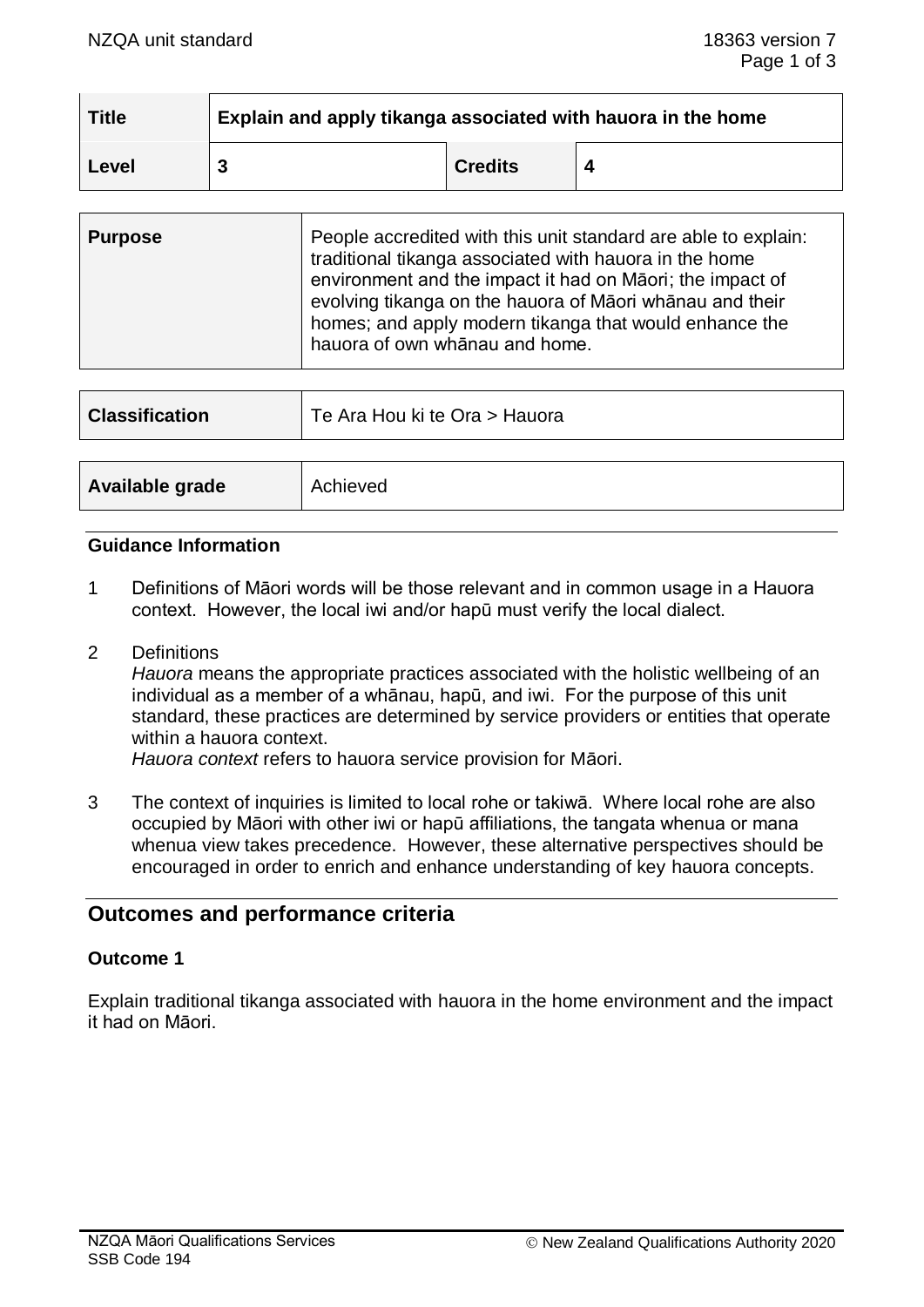### **Performance criteria**

- 1.1 Explanation describes traditional tikanga used by whānau.
	- Range may include but is not limited to  $-$  grandparents, parents, other whānau, food and food preparation, clothing, bedding, furniture, personal hygiene, tapu o te tinana; evidence of three is required.
- 1.2 Explanation describes the impact traditional tikanga had on Māori and their home environment.
	- Range may include but is not limited to  $-$  food and food preparation, clothing, bedding, furniture, personal hygiene, tapu o te tinana; evidence of three is required.

## **Outcome 2**

Explain the impact of evolving tikanga on the hauora of Māori whānau and their homes.

### **Performance criteria**

- 2.1 Explanation describes personal attitude to application of traditional tikanga in the home.
- 2.2 Explain the attitudes of parents, peer groups, media, and role models to tikanga in the home.

### **Outcome 3**

Explain and apply modern tikanga that would enhance the hauora of own whānau and home.

#### **Performance criteria**

- 3.1 Tikanga associated with three areas of the home environment is explained and applied.
	- Range: may include but is not limited to bedrooms, dining, kitchen, lounge, bathrooms, laundry, kai garden, outdoor play areas; evidence of three is required.
- 3.2 Tikanga associated with three areas of personal hygiene that would enhance personal hauora is explained and applied.
	- Range may include but is not limited to  $-$  dental care, hair care, nail care, skin care, bathing routines; evidence of three is required.